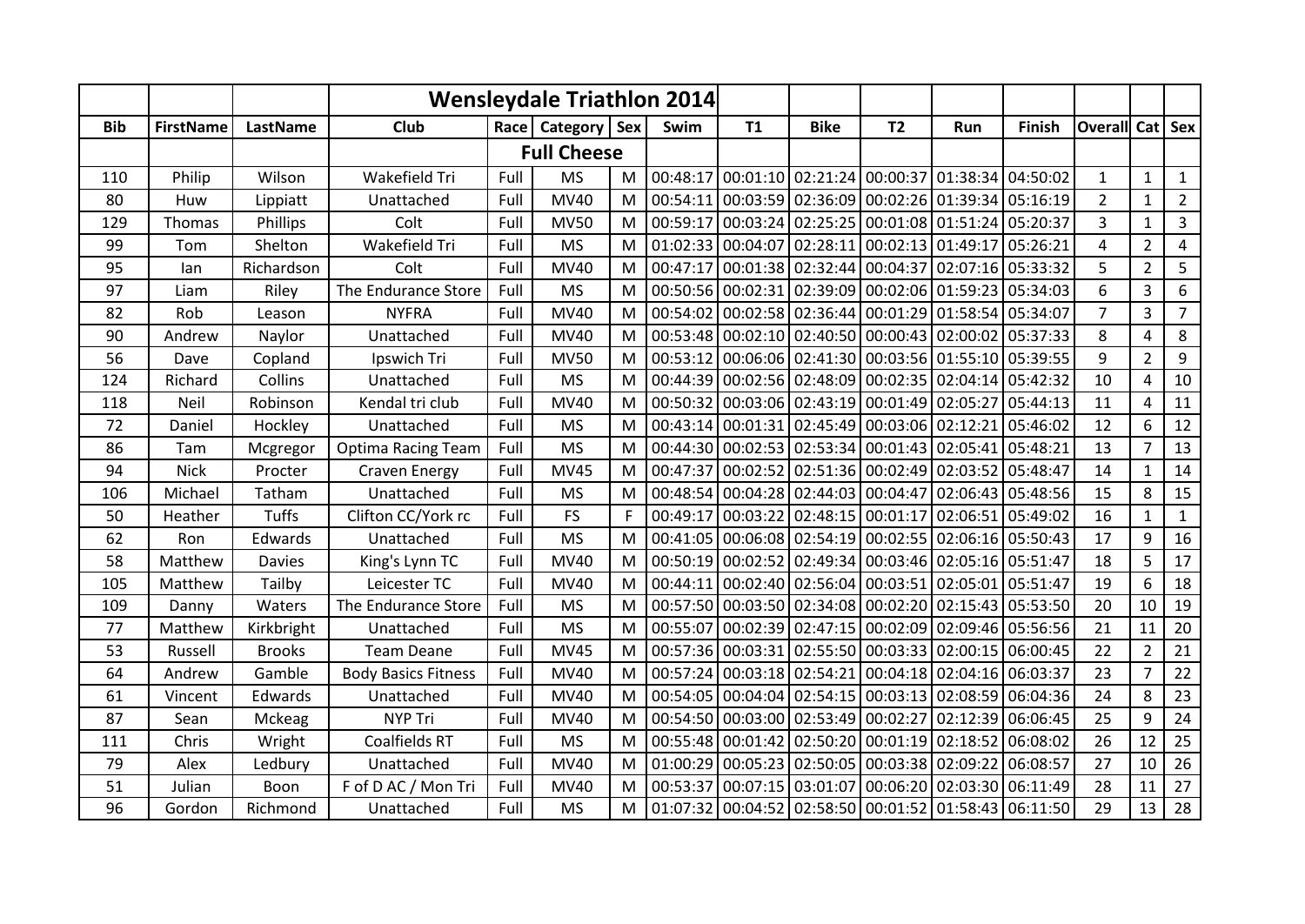| 131 | Duncan        | Marlow        | Unattached           | Full         | <b>MS</b>   | M            |          |                   | 00:50:52 00:06:02 02:59:16 00:04:34 02:11:57 06:12:41                                |                   |                            |                                                       | 30           | 14             | 29             |
|-----|---------------|---------------|----------------------|--------------|-------------|--------------|----------|-------------------|--------------------------------------------------------------------------------------|-------------------|----------------------------|-------------------------------------------------------|--------------|----------------|----------------|
| 84  | Paul          | Maye          | tri team wigan       | Full         | <b>MV40</b> | M            |          |                   | $\vert$ 01:00:12 $\vert$ 00:05:33 $\vert$ 02:54:06 $\vert$ 00:05:39 $\vert$ 02:07:32 |                   |                            | 06:13:01                                              | 31           | 12             | 30             |
| 39  | Georgia       | Campbell      | Coalfields RT        | Full         | <b>FS</b>   | F            |          |                   | 00:57:26 00:02:17 03:13:09 00:02:17 01:59:11                                         |                   |                            | 06:14:19                                              | 32           | $\overline{2}$ | $\overline{2}$ |
| 123 | David         | <b>Beale</b>  | Leicester TC         | Full         | <b>MV40</b> | M            |          |                   | 00:56:23 00:03:13 02:56:25 00:04:06 02:16:47                                         |                   |                            | 06:16:53                                              | 33           | 13             | 31             |
| 67  | Steven        | Gregory       | Unattached           | Full         | <b>MV40</b> | M            |          |                   | 01:09:16 00:05:26 02:51:24                                                           | 00:04:41 02:07:22 |                            | 06:18:09                                              | 34           | 14             | 32             |
| 40  | Laura         | Davison       | Leicester TC         | Full         | <b>FS</b>   | $\mathsf{F}$ |          |                   | 00:50:24 00:02:41 03:13:33 00:02:31 02:12:28                                         |                   |                            | 06:21:37                                              | 35           | $\overline{3}$ | $\overline{3}$ |
| 83  | Chris         | Matthews      | Loughborough Tri     | Full         | <b>MS</b>   | M            |          |                   | 00:56:31 00:05:14 03:07:56 00:05:29 02:06:51                                         |                   |                            | 06:22:02                                              | 36           | 15             | 33             |
| 57  | Simon         | Cowie         | Unattached           | Full         | <b>MS</b>   | M            |          |                   | 00:50:36 00:03:33 03:00:57                                                           |                   | 00:04:38 02:24:13          | 06:23:57                                              | 37           | 16             | 34             |
| 63  | Steven        | Evans         | Danum harriers       | Full         | <b>MV50</b> | M            |          |                   | 01:06:19 00:03:55 02:49:42                                                           |                   | 00:02:24 02:21:39          | 06:23:58                                              | 38           | 3              | 35             |
| 54  | Steve         | <b>Burton</b> | <b>PACTRAC</b>       | Full         | <b>MS</b>   | M            |          |                   | 01:03:14 00:03:58 02:53:50                                                           |                   | 00:04:12 02:18:45 06:23:59 |                                                       | 39           | 17             | 36             |
| 59  | James         | Dickinson     | Scarab Tri           | Full         | <b>MV45</b> | M            |          |                   | 00:52:56 00:07:52 03:05:09 00:02:56 02:18:15 06:27:07                                |                   |                            |                                                       | 40           | $\overline{3}$ | 37             |
| 89  | Joe           | Mellor        | Leeds Bradford Tri   | Full         | <b>MV45</b> | M            | 00:56:01 |                   | 00:05:43 03:14:31                                                                    |                   |                            | 00:02:43 02:15:29 06:34:26                            | 41           | $\overline{4}$ | 38             |
| 112 | Robert        | Wright        | Coalfields RT        | Full         | <b>MS</b>   | M            |          |                   | 00:52:05 00:04:03 03:03:45 00:04:57 02:30:49 06:35:39                                |                   |                            |                                                       | 42           | 18             | 39             |
| 55  | Mark          | Chimley       | Unattached           | Full         | <b>MV40</b> | M            |          |                   | 00:49:39 00:05:03 03:13:37                                                           | 00:04:10 02:27:11 |                            | 06:39:40                                              | 43           | 15             | 40             |
| 69  | Paul          | Harris        | <b>Craven Energy</b> | Full         | <b>MS</b>   | M            |          |                   |                                                                                      |                   |                            | 00:58:45 00:05:27 03:15:51 00:03:19 02:20:34 06:43:56 | 44           | 19             | 41             |
| 49  | Karen         | Tailby        | Leicester TC         | Full         | <b>FV40</b> | F            |          |                   | 00:56:30 00:05:51 03:20:16 00:06:12 02:23:21                                         |                   |                            | 06:52:11                                              | 45           | $\mathbf{1}$   | $\overline{4}$ |
| 85  | <b>Brodie</b> | Mcadam        | Craven Energy        | Full         | MV40        | M            |          |                   | 01:02:09 00:04:36 03:20:21                                                           | 00:01:16 02:24:01 |                            | 06:52:23                                              | 46           | 16             | 42             |
| 42  | Janet         | Grace         | Leeds Bradford Tri   | Full         | <b>FV45</b> | $\mathsf{F}$ |          |                   | $01:00:18$ 00:04:47 03:22:03 00:03:54 02:23:14                                       |                   |                            | 06:54:15                                              | 47           | $\mathbf{1}$   | 5              |
| 104 | lan           | Sutcliffe     | Wakefield            | Full         | <b>MV45</b> | М            |          |                   | $01:05:36$ 00:04:18 03:20:16 00:04:14 02:20:30 06:54:54                              |                   |                            |                                                       | 48           | 5              | 43             |
| 60  | Nigel         | <b>Dodds</b>  | Durham tri club      | Full         | <b>MV45</b> | M            | 01:02:17 |                   | 00:07:00 03:38:51                                                                    |                   | 00:04:05 02:21:11          | 07:13:24                                              | 49           | 6              | $44\,$         |
| 127 | Wilfred       | Bell          | Durham tri club      | Full         | <b>MV60</b> | M            |          |                   | 01:07:05 00:07:03 03:40:10                                                           |                   | 00:03:13 02:22:12          | 07:19:44                                              | 50           | $\mathbf{1}$   | 45             |
| 74  | John          | Hughes        | Unattached           | Full         | <b>MS</b>   | M            |          |                   | 00:56:46 00:06:47 03:46:06                                                           |                   |                            | 00:03:45 02:28:34 07:21:59                            | 51           | 20             | 46             |
| 71  | Kris          | Heskett       | Coalfields RT        | Full         | <b>MS</b>   | M            |          |                   | 01:04:55 00:04:09 03:39:06                                                           |                   | 00:04:54 03:05:40          | 07:58:43                                              | 52           | 21             | 47             |
| 128 | David         | Bacon         | Unattached           | Full         | <b>MV40</b> | M            | 00:45:47 |                   | $\vert 00:03:39 \vert 02:45:13 \vert 00:02:27$                                       |                   |                            |                                                       |              |                |                |
| 103 | Sean          | Spillane      | <b>TES</b>           | Full         | <b>MS</b>   | M            |          |                   | 00:44:59 00:02:39 03:12:01                                                           | 00:05:33          |                            |                                                       |              |                |                |
| 75  | Chris         | Jones         | Scarab Tri           | Full         | <b>MS</b>   | M            |          |                   | $01:02:29$ 00:06:22 01:37:19 02:46:10                                                |                   |                            |                                                       |              |                |                |
| 91  | James         | Norden        | Ipswich Tri          | Full         | <b>MV45</b> | M            | 01:07:11 |                   | 00:04:50 04:33:50 05:45:51                                                           |                   |                            |                                                       |              |                |                |
| 122 | <b>Nick</b>   | Allen         | Rochdal              | Full         | <b>MV40</b> | M            |          | 00:56:04 00:00:25 |                                                                                      |                   |                            |                                                       |              |                |                |
| 108 | Anthony       | Ullah         | Unattached           | Full         | <b>MS</b>   | M            |          | 00:59:09 00:04:07 |                                                                                      |                   |                            |                                                       |              |                |                |
| 116 | Martyn        | Willacy       | Unattached           | Full         | <b>MS</b>   | M            |          | 00:57:54 00:05:31 |                                                                                      |                   |                            |                                                       |              |                |                |
| 73  | Phil          | Howarth       | Scarab Tri           | Full         | <b>MV45</b> | M            | 00:55:14 | 00:12:34          |                                                                                      |                   |                            |                                                       |              |                |                |
|     |               |               |                      |              | Relay       |              |          |                   |                                                                                      |                   |                            |                                                       |              |                |                |
| 5   | Edward        | Newbould      | Durham Uni TC        | $\mathbf{1}$ | <b>MT</b>   | T.           |          |                   |                                                                                      |                   |                            | 00:44:14 00:00:26 02:17:22 00:00:26 01:29:32 04:32:00 | $\mathbf{1}$ |                |                |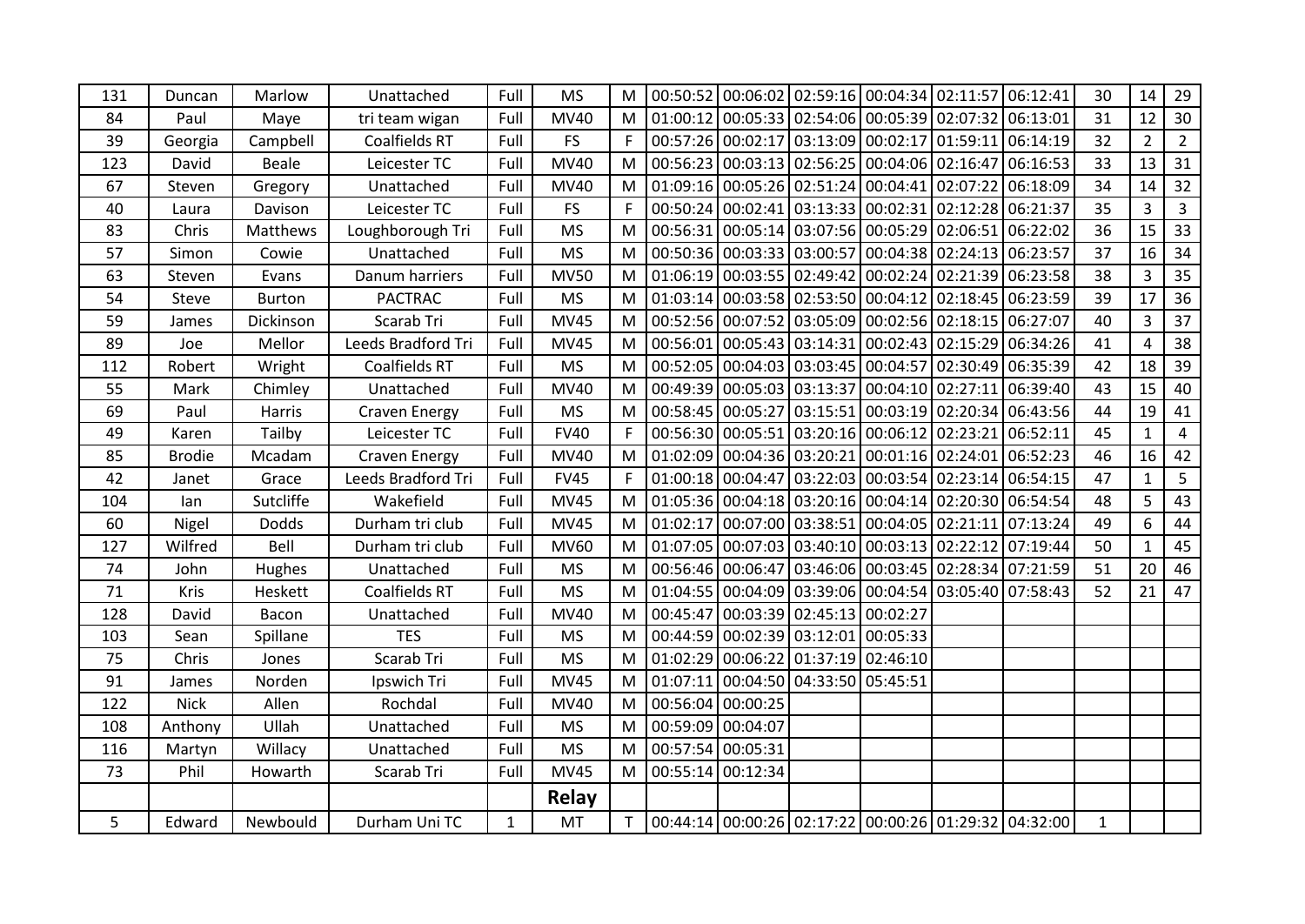| 130            | Adam        | Perry         | Loftus Hill                | $\mathbf{1}$       | MT          |              | 00:49:27 |                                     | 00:00:32 02:25:16 00:00:26 01:31:33 04:47:14                        |                            |                            | $\overline{2}$ |                |                |
|----------------|-------------|---------------|----------------------------|--------------------|-------------|--------------|----------|-------------------------------------|---------------------------------------------------------------------|----------------------------|----------------------------|----------------|----------------|----------------|
| $\overline{2}$ | Nigel       | Lawson        | <b>Haxby Cycles</b>        | $\mathbf{1}$       | MT          | $\mathsf{T}$ |          |                                     | 00:44:35 00:00:23 02:50:53 00:00:55 01:34:56 05:11:43               |                            |                            | $\overline{3}$ |                |                |
|                |             |               |                            | <b>Half Cheese</b> |             |              |          |                                     |                                                                     |                            |                            |                |                |                |
| 15             | Jonathan    | <b>Davies</b> | Unattached                 | Half               | <b>MS</b>   | M            | 00:23:21 | 00:01:28 01:00:51                   | 00:00:32 00:31:00 01:57:12                                          |                            |                            | $\mathbf{1}$   | $\mathbf{1}$   | $\mathbf{1}$   |
| 126            | Andy        | Grasry        | <b>National Fire</b>       | Half               | <b>MS</b>   | M            |          |                                     | 00:23:09 00:01:12 01:04:53 00:00:34 00:48:09                        |                            | 02:17:56                   | $\overline{2}$ | $\overline{2}$ | $\overline{2}$ |
| 21             | Gareth      | Hird          | <b>Wharfedale Harriers</b> | Half               | <b>MS</b>   | M            |          | 00:29:24 00:03:09 01:07:27          |                                                                     |                            | 00:02:03 00:51:06 02:33:09 | $\overline{3}$ | 3              | 3              |
| 31             | Chris       | Morley        | NE31 Tri Club              | Half               | <b>MV50</b> | M            |          |                                     | 00:25:11 00:01:05 01:06:35 00:02:08 00:59:48 02:34:47               |                            |                            | $\overline{4}$ | $\mathbf{1}$   | $\overline{4}$ |
| 14             | Simon       | Currass       | <b>NYP</b>                 | Half               | <b>MV40</b> | M            |          |                                     | 00:27:30 00:03:49 01:07:06 00:01:34 00:59:31                        |                            | 02:39:30                   | 5              | $\mathbf{1}$   | 5              |
| 20             | Nathan      | Gibson        | Coalfields RT              | Half               | <b>MS</b>   | M            |          |                                     | 00:27:46 00:03:01 01:13:25 00:01:27                                 | 00:54:01                   | 02:39:41                   | 6              | 4              | 6              |
| 22             | Benjamin    | Hodgson       | Unattached                 | Half               | <b>MS</b>   | M            | 00:30:11 |                                     | 00:03:32 01:13:55 00:01:00 00:56:39 02:44:57                        |                            |                            | $\overline{7}$ | 5              | $\overline{7}$ |
| 35             | Darren      | Smith         | Unattached                 | Half               | <b>MS</b>   | M            |          |                                     | 00:27:08 00:02:53 01:18:19 00:01:43 00:55:01                        |                            | 02:45:04                   | 8              | 6              | 8              |
| 30             | Christopher | Meth-Cohn     | Kendal tri club            | Half               | <b>MS</b>   | M            |          | 00:25:10 00:02:54 01:17:21          | 00:01:42 00:58:12                                                   |                            | 02:45:19                   | $\overline{9}$ | $\overline{7}$ | 9              |
| 16             | Phillip     | Dickinson     | Unattached                 | Half               | <b>MS</b>   | M            | 00:28:57 |                                     | 00:03:32 01:19:23 00:00:53 01:09:04 03:01:49                        |                            |                            | 10             | 8              | 10             |
| 47             | Catriona    | Purdy         | Unattached                 | Half               | <b>FV40</b> | F            |          |                                     | 00:29:25 00:03:29 01:23:32 00:01:43 01:05:01                        |                            | 03:03:09                   | 11             | 1              | 1              |
| 29             | Howard      | Mayers        | Rochdale tc                | Half               | <b>MS</b>   | M            |          |                                     | 00:31:16 00:03:20 01:34:22 00:01:43 00:52:32                        |                            | 03:03:12                   | 12             | 9              | 11             |
| 27             | Andrew      | Lilley        | Unattached                 | Half               | <b>MS</b>   | M            |          |                                     | 00:32:26 00:03:53 01:22:53 00:02:02 01:03:10                        |                            | 03:04:25                   | 13             | 10             | 12             |
| 125            | Roger       | Giles         | Unattached                 | Half               | <b>MV40</b> | M            | 00:26:17 |                                     | $\vert$ 00:02:26 $\vert$ 01:24:52 $\vert$ 00:01:13 $\vert$ 01:10:15 |                            | 03:05:01                   | 14             | $\overline{2}$ | 13             |
| 23             | David       | Huddart       | <b>Spaunton Tribads</b>    | Half               | <b>MV45</b> | M            |          |                                     | 00:34:23 00:03:06 01:19:11 00:01:07 01:07:32                        |                            | 03:05:18                   | 15             | $\mathbf{1}$   | 14             |
| 28             | Eddie       | Lord          | Unattached                 | Half               | <b>MS</b>   | M            |          | 00:32:54 00:02:37 01:33:58 00:01:07 |                                                                     |                            | 01:06:46 03:17:24          | 16             | 11             | 15             |
| 17             | Jack        | Edwards       | Unattached                 | Half               | <b>MS</b>   | M            |          | 00:34:15 00:03:33 01:26:01          |                                                                     | 00:01:46 01:15:43 03:21:19 |                            | 17             | 12             | 16             |
| 11             | Fiona       | Sutcliffe     | Wakefield                  | Half               | <b>FV40</b> | $\mathsf{F}$ |          |                                     | 00:33:06 00:03:34 01:29:06 00:01:06 01:14:55                        |                            | 03:21:47                   | 18             | $\overline{2}$ | $\overline{2}$ |
| 44             | Paula       | Jamieson      | Darlington                 | Half               | <b>FS</b>   | F            |          |                                     | 00:33:23 00:04:57 01:31:02 00:02:19 01:10:11                        |                            | 03:21:52                   | 19             | $\mathbf{1}$   | $\mathbf{3}$   |
| 38             | Jonathan    | Wittrick      | Unattached                 | Half               | <b>MV50</b> | M            |          |                                     | 00:34:51 00:04:00 01:28:04 00:03:04 01:12:56 03:22:55               |                            |                            | 20             | $\overline{2}$ | 17             |
| 66             | Ashley      | Green         | Unattached                 | Half               | <b>MS</b>   | M            |          |                                     | 00:33:16 00:05:00 01:27:31 00:05:15 01:13:56 03:24:58               |                            |                            | 21             | 13             | 18             |
| 34             | Andrew      | Pringle       | Unattached                 | Half               | <b>MV50</b> | M            |          |                                     | 00:32:48 00:06:17 01:28:04 00:02:49 01:15:10                        |                            | 03:25:08                   | 22             | $\overline{3}$ | 19             |
| 12             | Amy         | <b>Swales</b> | Unattached                 | Half               | <b>FS</b>   | F            |          |                                     | 00:34:06 00:01:50 01:39:43 00:01:01 01:09:26 03:26:07               |                            |                            | 23             | $\overline{2}$ | 4              |
| 9              | Julchen     | Huddart       | <b>Spaunton Tribads</b>    | Half               | <b>FV45</b> |              |          |                                     | 00:29:36 00:04:25 01:36:15 00:01:21 01:15:54 03:27:31               |                            |                            | 24             | $\mathbf{1}$   | 5              |
| $\overline{7}$ | Claire      | Berry         | Wakefield Tri              | Half               | <b>FS</b>   | F            |          | 00:29:41 00:04:38 01:38:11          | 00:02:06 01:15:27                                                   |                            | 03:30:02                   | 25             | $\overline{3}$ | 6              |
| 37             | Eddie       | Whittle       | Unattached                 | Half               | <b>MS</b>   | M            |          | 00:40:20 00:04:33 01:29:11          | 00:02:49 01:19:02                                                   |                            | 03:35:55                   | 26             | 14             | 20             |
| 33             | Andy        | Page          | Unattached                 | Half               | <b>MV50</b> | M            |          |                                     | 00:31:26 00:06:14 01:35:41 00:01:38 01:23:20 03:38:19               |                            |                            | 27             | $\overline{4}$ | 21             |
| 18             | Ben         | Forster       | Coalfields RT              | Half               | <b>MS</b>   | M            |          | 00:33:01 00:03:37 01:23:22          |                                                                     | 00:01:13 01:43:25          | 03:44:38                   | 28             | 15             | 22             |
| 24             | Tim         | Johnson       | Unattached                 | Half               | <b>MS</b>   | M            |          | 00:31:30 00:02:33 01:20:10          | 00:00:48 01:57:15                                                   |                            | 03:52:15                   | 29             | 16             | 23             |
| 25             | John        | Kearns        | Ashford TC                 | Half               | <b>MS</b>   | M            |          |                                     | 00:29:16 00:05:39 01:57:02 00:05:24 01:24:59 04:02:20               |                            |                            | 30             | 17             | $24$           |